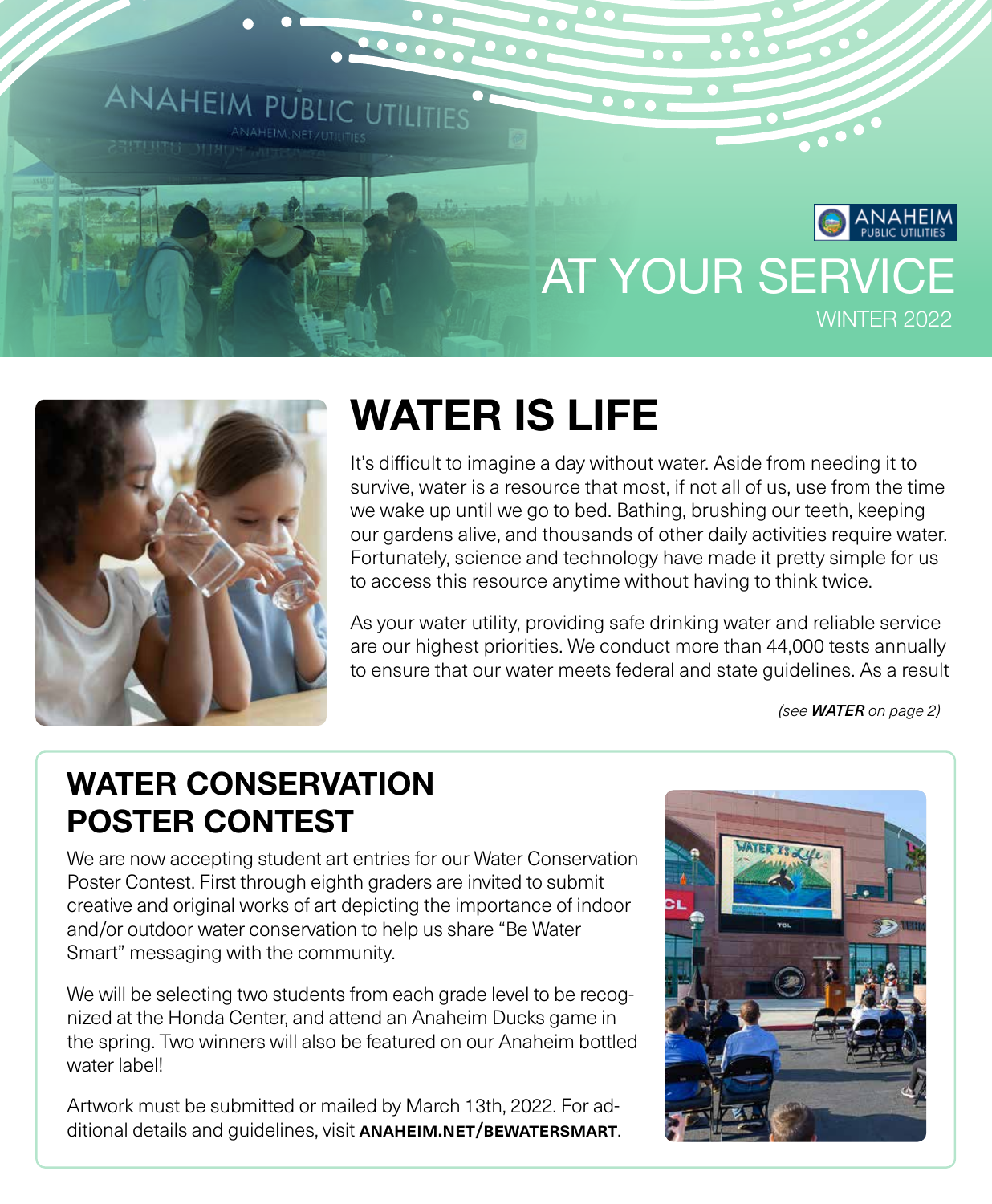#### *WATER (From Page 1)*

of emerging regulations, we have taken groundwater wells offline due to the detection of low levels of perand polyfluoroalkyl substances (PFAS), a group of synthetic chemicals found in plastics, fire fighting foams, and stain-resistant products.

Because of this, we have been purchasing imported water that is roughly double the cost of groundwater, resulting in rate adjustments. The adjustments will help to recover the higher cost of buying water and replacing aging pipelines nearing the end of their useful lives. For a typical residential customer using about 12,000 gallons per month, this equates to an additional \$4.24 per month. Since the pandemic struck, we temporarily suspended utility service disconnections, reached out to customers and established payment plans and extensions to help customers with outstanding account balances, temporarily discontinued late fees and penalties on past due bills, and applied for state funding for past due utility accounts.

In order to continue to provide you with the best service possible, we are pursuing a multi-phased strategy to address PFAS. As part of this strategy, we are working on developing groundwater treatment to filter out chemical compounds and restore the use of groundwater wells. Reimbursements from the Orange County Water District will significantly reduce the capital and maintenance cost impacts of these projects, but we need to keep pace with the rising cost of wholesale water. Also, we have been authorized to participate in a multi-party lawsuit against the manufacturers who produced these chemicals, however, it will be several years before we know the outcome. And because we are only allowed to recover our costs, any proceeds will be used to keep customer rates affordable.

In the meantime, we offer programs and guidance to help reduce your water usage and bill. Reducing our water use is essential during the ongoing drought, and we encourage all our customers to look out for water waste and make necessary repairs to leaky sprinklers, faucets, and toilets.

Visit **ANAHEIM.NET/BEWATERSMART** for water efficiency tips and rebates.





Mylar balloons make for great decorations for your festivities, however when they come in contact with our power lines, they can cause a short circuit or power surge resulting in an outage.

Help us keep them grounded, never release, and deflate completely before disposing.

# INCOME–QUALIFIED PROGRAMS

The last couple of years have been tough for everyone and although we've seen some normalcy in the past few months, we're aware that a number of our customers may still be struggling to pay bills due to financial difficulties or health issues. If you're having trouble staying current, please give us a call. Our income–qualified programs aim to assist those who could use a little extra help on utility bills. Our customer service representatives can help, give us a call at **714-765-3300**.



## UTILITY DISCOUNT PROGRAM

Customers who are 62 years of age or older, have a longterm disability, or are military veterans, and meet income guidelines can receive a 10% credit on the electric and water portions of their Anaheim Public Utilities bill.

### GREEN POWER DISCOUNT

Qualified customers can receive bill savings provided by energy that is produced by solar facilities at public school sites.

### ELECTRIC BILL ASSISTANCE

Federal funding is available to qualified customers to assist with electric bill payments.

## WEATHERIZATION PROGRAM

 $|\mathbf{O}|$ 

In partnership with SoCalGas, this program helps homes become more efficient and comfortable through no-cost home repairs, the replacement of inefficient appliances, and installation of other measures as needed.



# STAY CONNECTED

Follow us on social media for the latest on upcoming events, workshops, special projects, contests, and more!

/anaheimutilities

@anaheimutilities